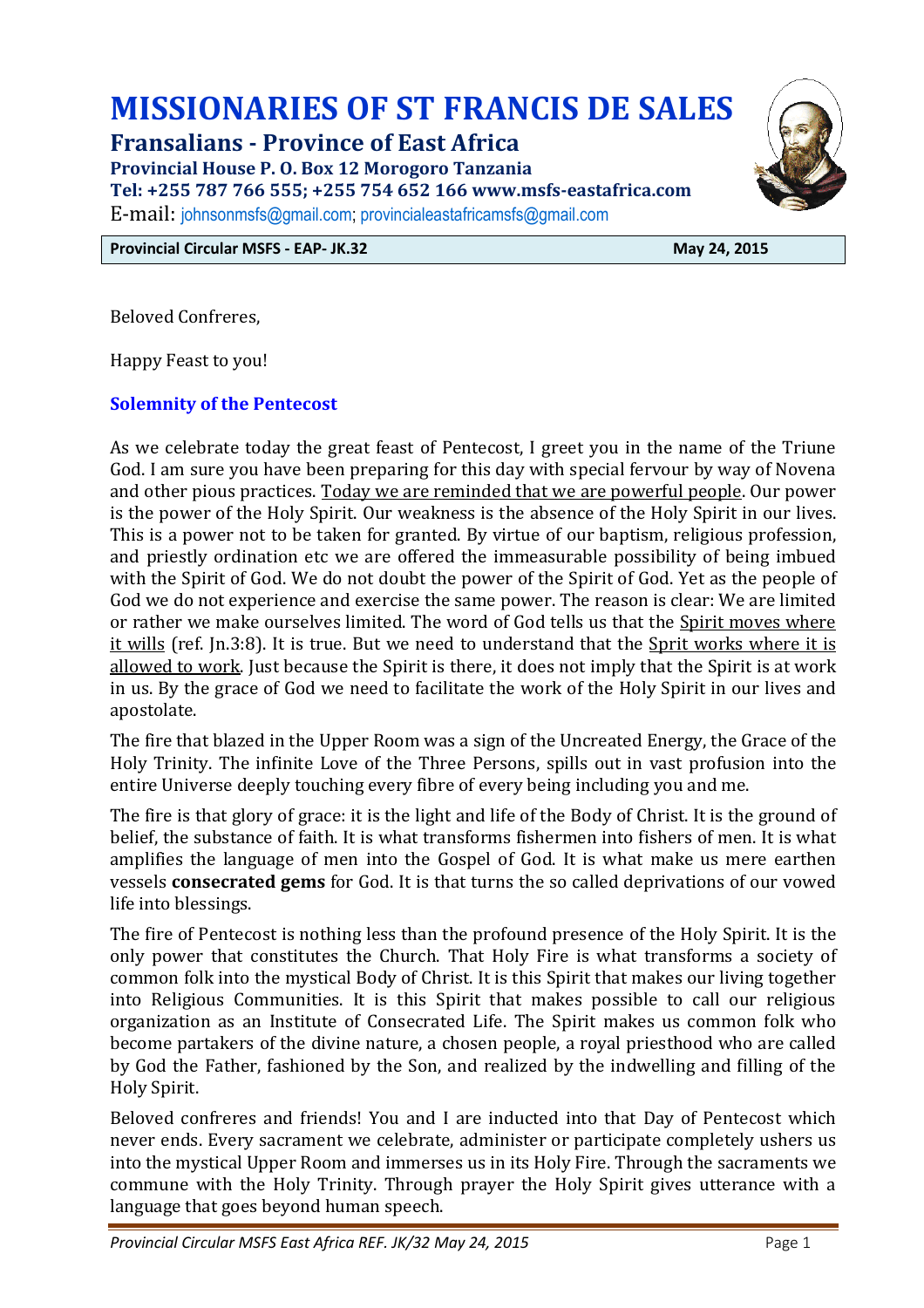All we have to do, is to set priority for greater things and to give up our passions and our entanglements, and receive grace and spiritual gifts. The Holy Spirit pushes and raises, moves and leads, cajoles and calls us in the day and the night, in depth of our souls. The Holy Spirit calls us to solidarity with Jesus Christ in the Church, in our Fransalian family. If we say no to that invitation, we commit the sin which will be the only sin that remains unforgiven (ref. Mark 3.28-29).

Let us cast aside all the passions, the despair and the worldly entanglements that draw us away from belief. Let us lighten ourselves with prayer and freedom, simplicity and love, communion and repentance, so that the Spirit may lift us up from earthly cares. Let us lift up our hearts and give thanks unto the Lord.

The WAKE UP call of Pope Francis to all consecrated persons reminds us about the need to allow the Holy Spirit to be at work in us. Let us wish each one of us, the people we serve and with whom we work powerful experiences of revival and rejuvenation through the power of the Spirit of God. Let that Fire burn in us, make us bright and powerful.

## **Promotion to Priestly Ordinations**

Three of our Seminarians, Deacon Charles Linus Ouma Ondiek, Deacon Japhet Kirimi Mwebia and Deacon Joseph Mary Kayanja are promoted for the priestly Ordinations. Their Priestly Ordinations are planned in their respective dioceses.

## **Deacon Joseph Mary Kayanja MSFS**

**Dn Joseph Mary Kayanja** was on May 9, 1978 in the Christian family of Mr. & Mrs. Ddumba Laurence and Esther Ddumba Najjemba in Mityana, Uganda and was baptized on May 30 same year. He is the second born and the only boy in the family of five children. Joseph Mary Kayanja received his First Holy communion on the Dec 13, 1987, and was confirmed on May 19, 1991 at Mwera Parish - Kiyinda Mityana Diocese.

He studied at Elgon View Primary School, Tororo, from 1991-1997. Later he studied "O" Level at Atiri secondary school, Tororo from 1998-2001. After Form IV, Joseph Mary Kayanja joined Rock High school, Tororo for "A" level from 2002-2003.

Dn Joseph Mary Kayanja started his religious formation in the congregation of the Missionaries of St. Francis de Sales, at Ndagani minor seminary Chuka - Kenya, from 2004- 2005. After the postulancy, he began Novitiate on May 15, 2005 at Kibaha - Dar es Salaam, and on July 10, 2007, he made his first religious profession. He did his philosophical studies at Spiritan Missionary Seminary, Affiliated College of the Catholic University of Eastern Africa, from 2007-2010. After Philosophical studies, Joseph Mary Kayanja did his pastoral year at Katani Primary school Nairobi -Kenya from 2010-2011.

He did his theological studies at Jordan University college, a constituent of St. Augustine University of Tanzania, from 2011-2015. He made his final profession on July 10, 2014 and was ordained deacon on September 27, 2014 by His Lordship Most Rev. Telesphore Mkude, the Bishop of Morogoro. His Grace Archbishop Emmanuel Oboo A.J of the Archdiocese of Tororo, Uganda has consented to ordain him to priesthood. God willing, his priestly ordination is scheduled to be on July 4, 2015 in the Cathedral Church of Tororo Archdiocese, Uganda.

## **Deacon Japheth Kirimi Mwebia MSFS**

Dn Japhet Kirimi Mwebia MSFS was born on March 25, 1981 of the family of Mr and Mrs Bernard mwebia in Chogoria-MERU. He is the fourth born of the seven children of whom five are boys and two are girls. He was baptised on April 19, 1984 at Majira Prayer House Kariakomo parish and was confirmed on January 1, 1992. He studied his initial primary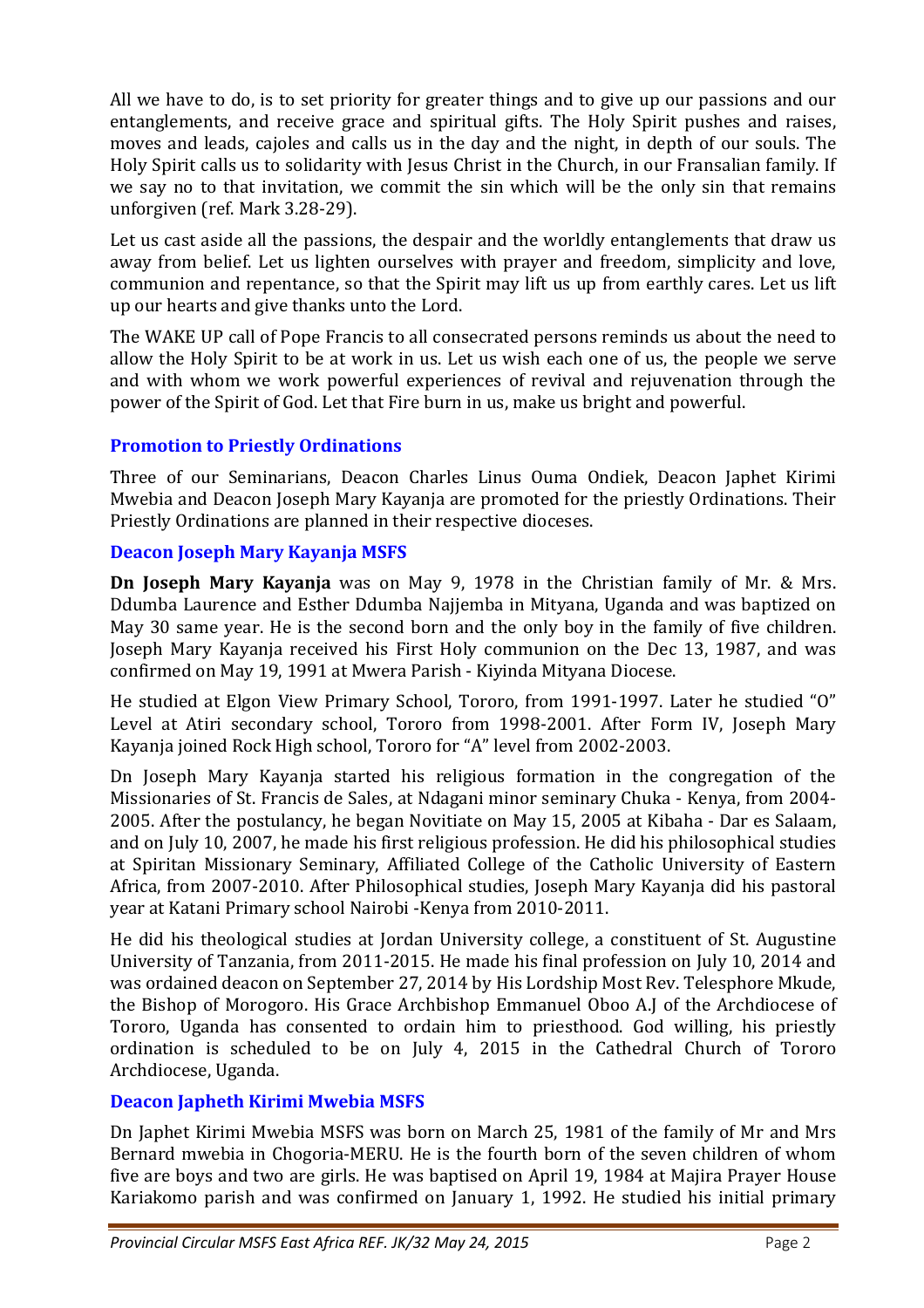school from 1990-1998. Secondary education was from 1999-2002 partly in Nturiri sec School and Thigaa sec school.

Having the desire to become a priest he joined the missionaries of St Francis de Sales and started formation in Ndagani Seminary on July 4, 2005. Then the following year proceeded with his Noviciate. He joined Noviate in July 9, 2006. He made the first profession on July 10, 2007. He studied philosophy in Spiritan Missionary Seminary Njiro, between 2007- 2010 and did his regency between 2010-2011 at St Francis de Sales Seminary Kihonda.

He did the Theological studies at Jordan University College, Morogoro. He made the perpetual profession on 10 July 10, 2014. Japhet Kirimi Mwebia was ordained deacon on Sept. 27, 2014 at Jordan University College by His Lordship Bishop Telesphore Mkude of Catholic Diocese of Morogoro.

God willing, Dn Japhet Kirimi Mwebia will be ordained a priest in his native land Chogoria Majira prayer house on July 18, 2015 by His Lordship Bishop Salesius Mugambi of Catholic Diocese of Meru, Kenya.

## **Deacon Charles Linus Ouma MSFS**

Dn Charles Linus Ouma MSFS was born on February 24, 1981 at Kisumu, Nyanza Province Kenya. His parents are Mr Silfanus Nicholas Ondiek and the late Mary Atieno Ondiek. He received Sacrament of Baptism on July 26, 1981 at Sacred Heart Church, Kericho Diocese. Later, at the Parish of Saint Mary's Chiga he received the first Holy Communion on April 24, 1993 and confirmation on December 18, 1994. He did his Primary education at Koruma and Bungu Primary schools. And Secondary at Dr Aloo Gumbi High School in Kisumu County.

In the year 2005, he was admitted to Ndagani Seminary for his initial formation. He did his Canonical Novitiate at Fransalianum, Kibaha, Tanzania, and made the first profession on July 10, 2007. Thereupon, He joined Spiritan Major Seminary for his Philosophical Studies 2007-2010 in Arusha. After the completion of his Philosophical studies he was sent to Lumen Christi Institute, Arusha for Regency in 2010-2011. Later he joined Fransalian Study House Kola for his Theological Studies at Jordan University College (JUCO) Morogoro. He made his perpetual profession on July 10, 2014. He was ordained a deacon on September 27, 2014 by His Lordship Telesphor Richard Mkude Bishop of Morogoro. God willing, he will be ordained to priest on July 23, 2015, by His Grace, Most Rev. Zaccheus Okoth Archbishop of Kisumu at Saint Mary's Chiga Parish, Kenya

**Let us accompany dear deacons with our since prayers and blessings!** 

## **Annual Retreat 2015**

As planned and announced earlier, our Annual retreats at the Province level will be organized in two places. The details and the list of participants according to your registration is as follows:

| <b>Retreat A Uganda</b> |                                             |
|-------------------------|---------------------------------------------|
| Date:                   | May 27, 2015 evening to June 1 2015 evening |
| Venue:                  | St. Benedict Monastery, Tororo, Uganda      |
| Arrival:                | <b>May 27 18.00 hours</b>                   |
|                         | Departure : June 2 morning hours            |
| Guide:                  | <b>Rev. Fr. George Mathew CSsR</b>          |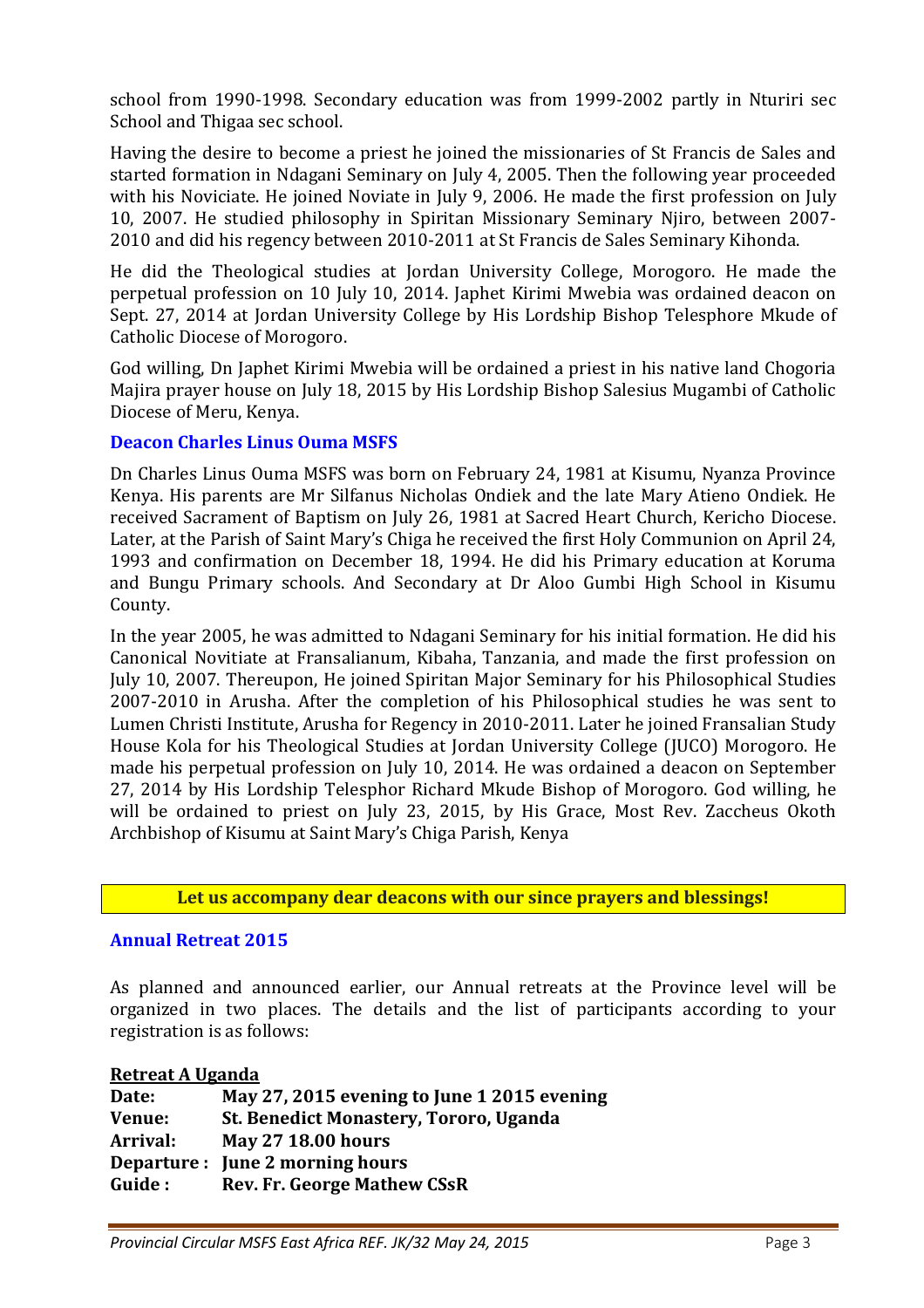## **Participants**

- 1. Chinnappan Arockiasamy
- 2. Chozhithara Thomas
- 3. Jayaseelan Rajesh
- 4. Kallikatt Francis
- 5. Kochalumchuvattil Thomas
- 6. Kollapillil Jomat
- 7. Kuldip Kujur
- 8. Kuzhupil Sebastian
- 9. Maruthomalayil Joby
- 10. Mattathil Sunny
- 11. Nirappel Sebastian
- 12. Pendanath Sijo
- 13. Sebastian Williams
- 14. Silvester Clement Sudhakar
- 15. Soosai Raj Robert
- 16. Thazhathukunnel Mathew
- 17. Ubadesi Stephen
- 18. Vellachalil Jomon
- 19. Vettukattil Joseph
- 20. Vijayakumar Nelson

## **21. Fr. GEORGE Mathew CSsR (Guide)**

Our Confreres in Uganda under the guidance of Fr. Thomas Chozhithara are looking into the organization and logistics. Fr. Thomas is already in touch with you. Please communicate in advance about your arrival and other matters. Some of you have registered for the pilgrimage to the Namugong to the Ugandan Martyrs and I am very happy for that. May it be an event of strengthening our faith and our missionary commitment. I also recommend very much to climb the Salvation Hill in Osia on June 2 and to pray the Mercy Rosary at the foot of the cross.

#### **Retreat B Tanzania**

| Venue:           | Precious Blood Sisters Centre, Kifungilo, Lushoto, Tanzania |
|------------------|-------------------------------------------------------------|
| Date:            | July 11, 2015 evening to July 16 evening.                   |
| <b>Arrival</b>   | July 11, Saturday 18.00 hrs                                 |
| <b>Departure</b> | <b>July 17, Friday morning hours</b>                        |
| Guide:           | <b>Rev. Fr. DEVASIA Manalel MSFS</b>                        |

## **Participants**

- 1. Antonysamy Muthusamy
- 2. Antonysamy Robert
- 3. Antonysamy Sebastian
- 4. Auppaden Siljo (Deacon)
- 5. Chavely Mathew
- 6. Eriyanickal Jose
- 7. Kallidukil Johnson
- 8. Kattikanayil Tomy
- 9. Kochuparampil Pius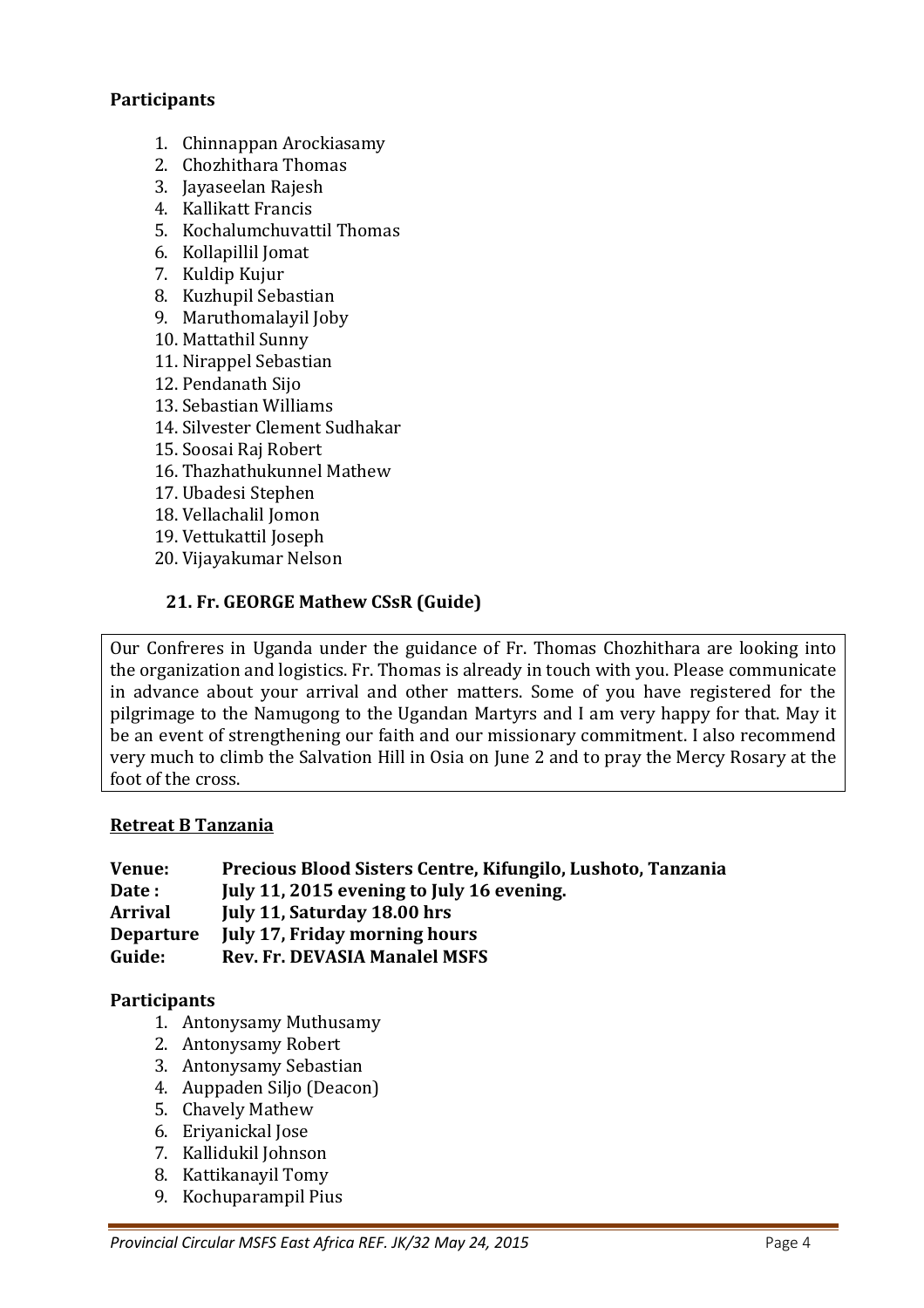10. Kochuparampil Thomas 11. Ngowi Innocent 12. Packiam Wilson 13. Palakudy Sebastian 14. Pendanath Reji 15. Perumanoor Tomychan 16. Peter Antony George 17. Peter Napoleon Johnson 18. Poikunnel Joseph 19. Prakashbhavan Santhosh 20. Susai David 21. Vettickal Sunny

## **22. FR. DEVASIA Manalel MSFS (Guide)**

The retreat centre is run by the Precious Blood Sisters (CPS). It is located 90 minutes slow drive from Mombo via Lushoto. The last part of the road is very rough. It is likely that the temperatures can be very low and please bring along enough warm clothes. For those coming from TAKA, Arusha and Kenya Uganda, you may stay at LCI and come together. Please contact Fr. Thomas Kochuparampil for further arrangements.

Please bring along: Everyday Prayer book, Alb, Stole (white). Kindly make sure that you have all the necessary travel and medical documents especially those who need to cross the boarders.

Those who are attending the retreat in India with special request and permission

- 1. Thekkekara Jacob
- 2. Kallarackal Sheejan

Others who would make their annual retreat outside East Africa

- 1. Augustine Stephen Gerald
- 2. Burrofero Zachariah
- 3. Devadoss Francis
- 4. Kochumalayil Sony
- 5. Kollappillil Kurian
- 6. Kunnappilly Joseph
- 7. Mangatt Augustine
- 8. Olickal Thomas
- 9. Panthalanickal James
- 10. Pathiyil Johnson

My dear Confreres, let us make our retreats well, allowing the Spirit of God to be at work in us. Let us pray for the entire Fransalian family and very specially for the mission entrusted to us in East Africa. Let is also for the safe journey of each one of us as we need to cover great distances. Let us pray for our retreat guides and all those who facilitate our stay in the retreat centres. As we see new places and encounter new people let us make conscious efforts to communicate to them our MSFSness. I wish you a very fruitful retreat wherever you are.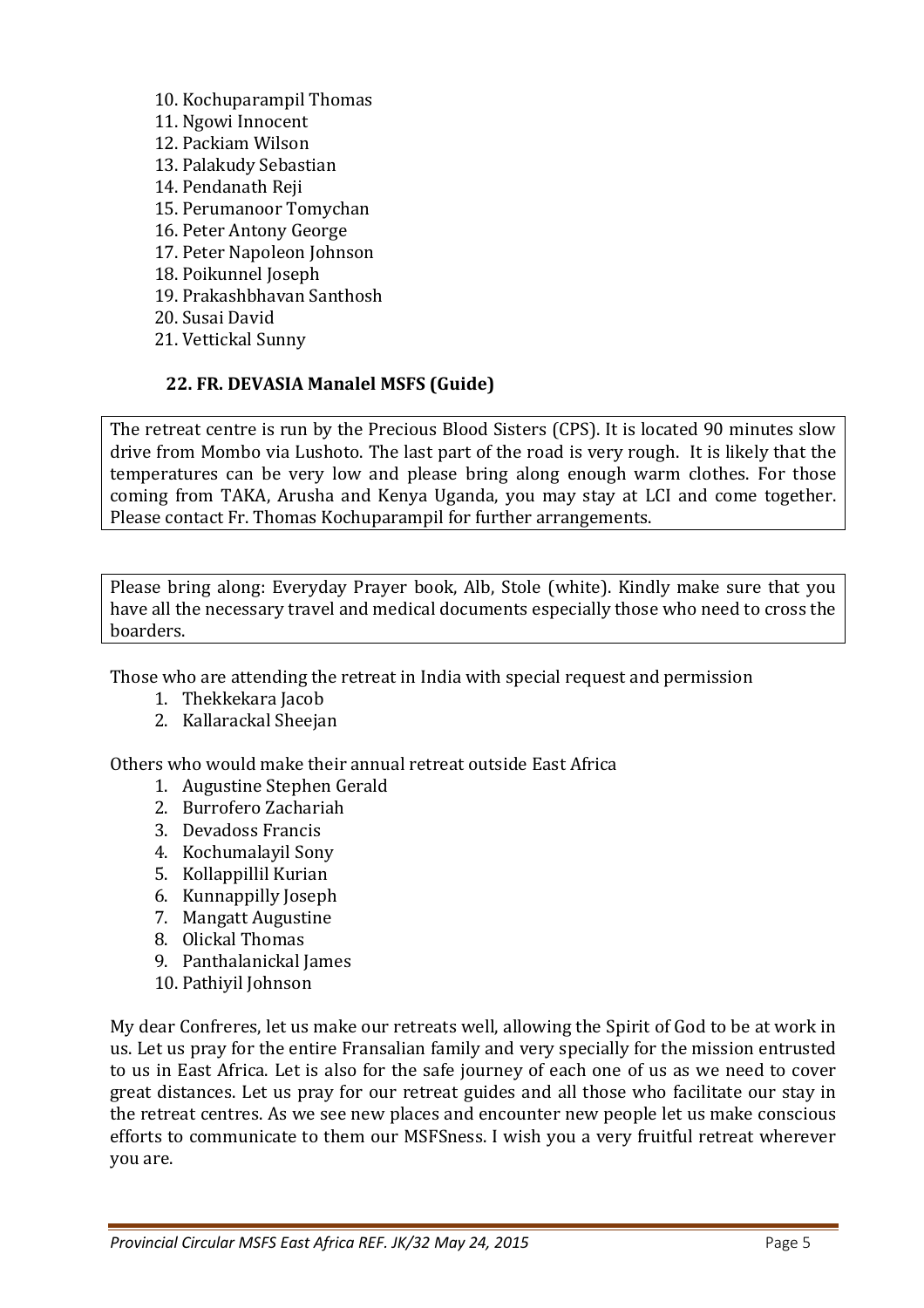## **Establishment of the new MSFS Community Iyolwa Uganda**

The Provincial Administration has taken the decision to establish new MSFS Community in Iyolwa. With effect from June 2, 2015, the new community is erected with Fr. Thomas Chozhithara and Fr. Peter Antony George as the members. Fr. Thomas Chozhithara is appointed as the Local Superior. The neighbourhood community of Osia and Agururu continues as before until further arrangements are made.

## **Congratulations !**

**Fr. Babychan Arackathara MSFS** is re-appointed as the Regional Superior of the Southern African Region for the second term. We thank Fr. Babychan for his vibrant leadership and effective collaboration in MSAF. All the blessings of God for you and the entire Region of SA.

**Fr. Pentareddy Chinnapa Reddy MSFS** is appointed as the new Provincial Superior of Visakhapatnam Province. We express our heartfelt congratulations and good wishes and support to him and the entire Province in this office of service. Our heartiest wishes and Congratulations also goes to Rev. Fr. Simon Paicatt for his effective and successful two terms of ministry in leadership. May God Bless them.

## **Forum Meetings**

May I remind you of the forthcoming Forum meetings:

- Superiors Forum Meeting on June 16
- Pastoral Forum Meeting on June 17.

Venue : MSFS Provincial House Morogoro.

I request all the Superiors and all Parish Priests to attend the meeting without fail. Please inform Fr. Robert Raj the Bursar about the date and time of your arrival.

## **Let us pray for the departed:**

Bro. Lazarus Karakunnel MSFS (84) of Nagpur Province, passed away on Sunday March 29, 2015.

May the Soul of the faithful departed, through the mercy of God, Rest in peace.

## **Home Holidays:**

Fr. Reji Pendanath May 1, 2015 to June 30, 2015 Fr. Sijo Pendanath July 11, 2015 to September 11, 2015

We wish them a good and relaxing time with the dear and near ones.

#### **My Tentative Program**

## **June 2015**

- 8 13 Animating a retreat on Consecrated Life at LCI, Arusha
- 16 Superiors Forum Meeting Morogoro
- 17 Pastoral Forum Meeting
- 18-19 Provincial Council Meeting
- 20-23 RSAT TEC Annual Meetings, Dar es Salaam
- 25-30 In Southern Africa Region MSAF Meeting in Cape Town